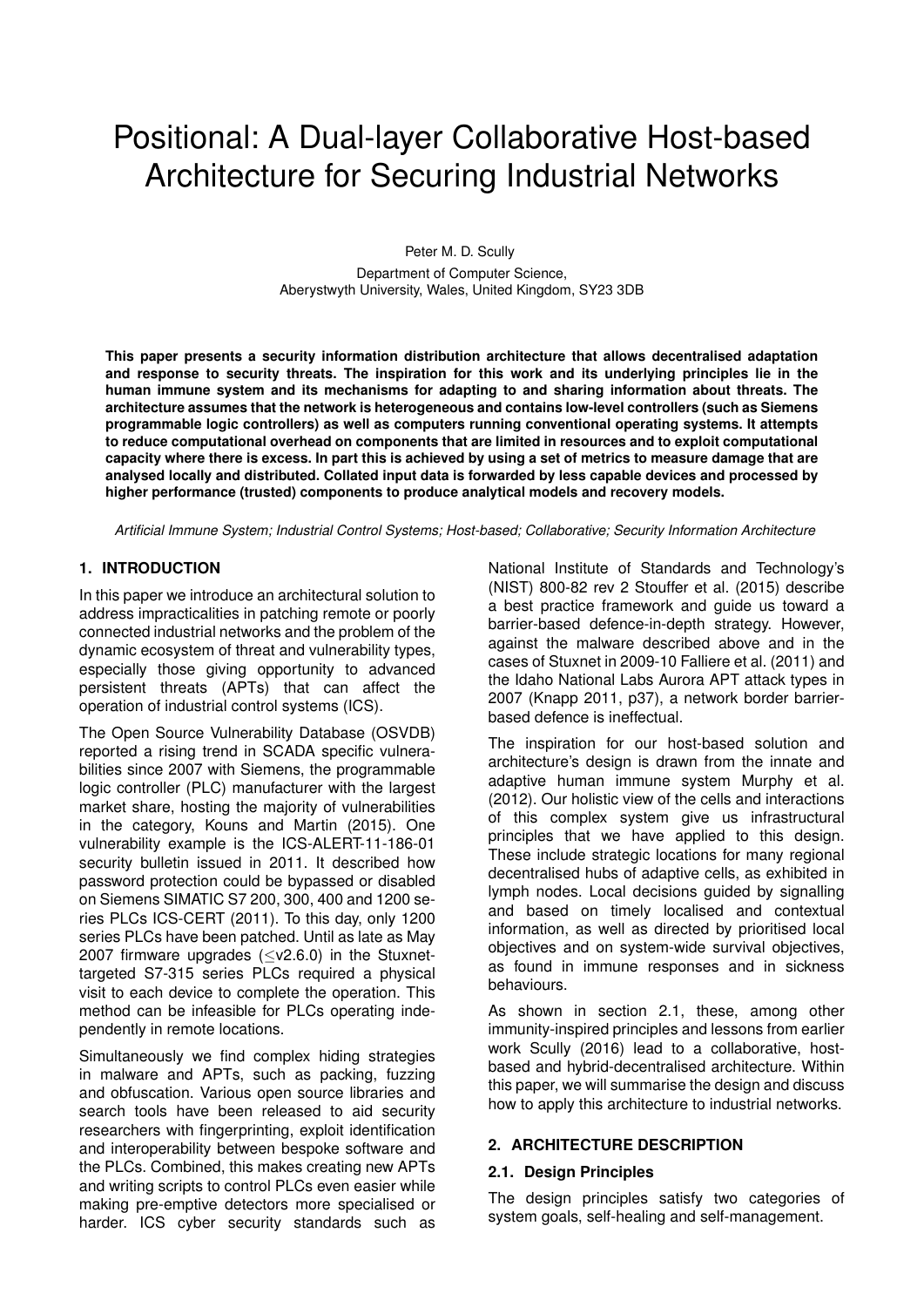# **Self-Healing:**

**Detection:** devices use trained models to recognise worsening metric scores or deviations from normal activity. **Recovery:** devices execute recovery modules to revert to normal or an improved operational state, guided by historical data and metric scores. **Collaborative Model Training:** more powerful devices will build and distribute detection and recovery models using device activity data and metric scores.

#### **Self-Management:**

**Redundancy:** more powerful devices store recovery tools, historical data and offer resources to support other devices. **Social Sensing:** devices inspect each other, via a request to discover the device's current activity. **Self-Organising:** device roles adjust depending on the available resources. **Optimising Footprint:** devices adapt their processing tasks and communications for minimal impact on system resources. **Regional Clustering:** devices recognise bottlenecks associated to network scaling and cluster nodes into regional sub-architectures. **Collaborative Decisions:** devices request confirmation from other devices before taking a repair or block action on a peer device. **Trusted Communications:** devices will communicate using trusted session mechanisms. **Openness:** devices will enrol newly connected devices into the architecture by installing the client. **Avoidance Strategies:** architecture devices will adapt their behavioural profiles to avoid malicious software targeting the architecture.

#### **2.2. Architecture Overview**

A software architecture client runs on all network devices and consists of two processes. A lightweight process (LWP) and an intensive role process (IRP). The LWP monitors device inputs, evaluates performance metrics, executes detection and recovery mechanisms, receives updates and transmits performance summary data to other LWPs and transmits input data to IRP(s). The IRP consolidates and analyses received network-wide data to produce detection and recovery modules. The IRP will then send up-to-date modules to LWP devices. The operable state of the industrial network is preserved by manoeuvring the system state to uphold the performance metric scores.

#### **2.3. Communication Mechanisms**

The security information distribution mechanisms used by the architecture include unicast input data transmissions from LWP to IRP devices, multicast transmissions of detection and recovery modules from IRP to LWP devices and broadcasts of performance metric score updates between the LWP devices.

The architecture coordination communications require knowing which devices can perform which roles, this results in a dynamic hybridised peer-topeer topology. As such, LWP devices poll their peers via multicast and IRP devices register their role within a multicast session. Devices may choose their preferred neighbour IRP(s) by entering and transmitting a request within the IRP multicast session.

#### **2.4. Distribution of Workload**

Architects of host-based software intended to run on industrial network devices must make *responsible* use of the resources, particularly when trading with operational risk reduction. The impacts of improved decision accuracy and architectural resilience are key factors in this trade-off. LWP and IRP processes monitor system usage and their own resource usage by employing a system information gatherer and reporter (SIGAR). LWP devices can then feasibly operate on devices such as human machine interfaces (HMIs), PLC modules (described below), data acquisition and historian servers, by choosing when tasks and transmissions are actioned.

The IRP has time intensive processing tasks that are executed in coordination, such as unpacking and consolidating received data and analysing the collated data streams to produce detection data models. To support the execution of IRP tasks we introduce an additional piece of hardware into the IRP device pool, a trusted dedicated server and/or trusted computing cluster, see Fig.1. The data stream analysis task is parallelised by separating and distributing subtasks among the IRP devices; a tool such as *Apache Flink* Alexandrov et al. (2014) at 50 MiB in size is feasible. A publish-subscribe mechanism, such as *Apache Kafka* Kreps et al. (2011) at 11 MiB in size is feasible to collect, transmit the input data at LWP devices and collate those data streams at the IRP devices.

To gain reliable operational sensor information we must execute the LWP client on each PLC rack without disrupting the PLC control. The Stuxnet malware falsified reported sensor values by modifying operational blocks (OB) and data blocks (DB) within the memory of the PLC Falliere et al. (2011). We conjecture that driver sensor value data can be delivered to the architecture, via remote procedure calls, by attaching new hardware on to each PLC rack's communication bus. Such a device, we call a *PLC bus module* (PLCBM), would have its own dedicated processor and network interface, see Fig.1.

#### **2.5. What Data to Collect**

We will illustrate each of the performance metrics using the example topology in Fig. 1. Our objective of these selected metrics is to measure damage, physical damage and production output. Implementation of these metrics must be use case specific. Below are the six metric categories that we have selected to indicate and evaluate an automation system's state:

**Sensor value anomaly indicators (SAI):** are values from automation sensors (1-5) collected by the PLCBM and acquisition server(s) via requestresponse messaging using SCADA protocols.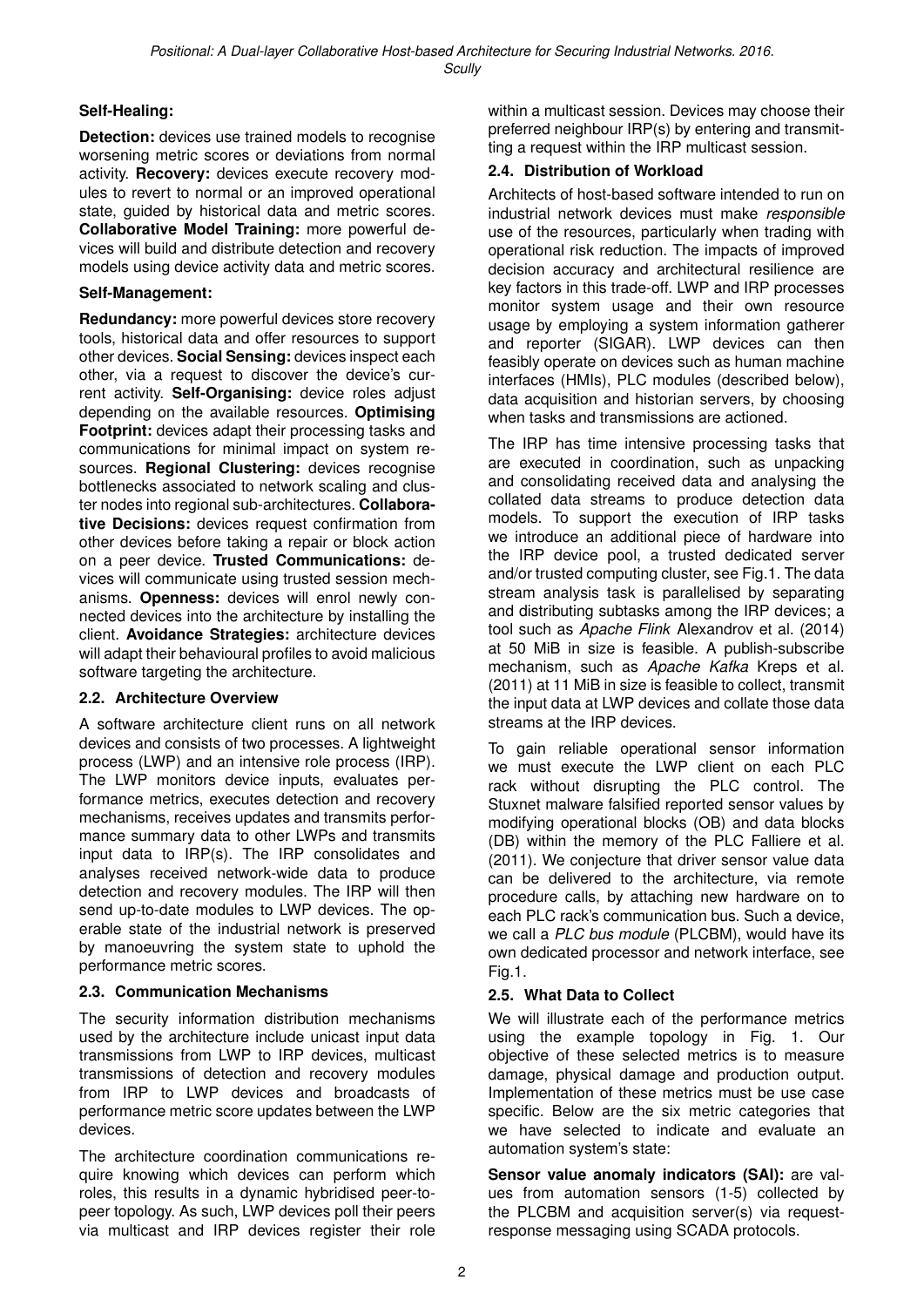

*Figure 1: Toy example of an industrial network topology. Highlighted are added hardware, automation sensors and all devices running the architecture client.*

**APT indicators (APTI):** monitor activity indicative of connections to/from the network and irregular device activities. These well studied items range from application-layer firewalls, to process call tree analysis, to audit logs and password alerts logs, etc. **PLC state anomaly indicators (PLCI):** monitor the PLC state as seen by the PLCBM, acquisition server, and other developer workstations; these indicators include functional block checksums and timestamps. **SCADA network packet indicators (SPI):** monitor the communications to the automation system via SCADA network protocol-specific intrusion detection systems and firewalls.

**Business success indicators (BSI):** measure performance of output quantity, output quality and maintenance costs to indicate undesirable organisational effects caused by a recent system state.

**Video capture of device indicators (VCI):** monitor the automation system equipment's visual behaviours to indicate anomalies in physical activity.

#### **2.6. Machine Learning**

#### *2.6.1. Belief Weights*

A rolling mean calculates the belief weighting of each metric as they arrive from a neighbouring device. New metric reporting behaviours are therefore incorporated progressively into the architecture's decision making; thereby managing dynamic shifts in a specific device's behaviour. A binary weight value of 1 is recorded if a neighbour device sends a metric score, otherwise a weight value of 0 is recorded. Fig. 2 illustrates two devices' matrices. In device 1's matrix, device 2 is assigned a weight of 1 for APTI, SPI, BSI and VCI and otherwise 0.

# *2.6.2. Multi-Layer Classifier*

The detection classifier model incorporates new local input data and pre-evaluated network-wide indicator knowledge from other trusted devices.



*Figure 2: Example of current metric score matrices per device. White boxes in each matrix indicate available scores. Row order is egocentric, following rows are sorted by age. Devices 1 and 2 highlighted for illustration.*

Each classifier uses up-to-date metric summary scores as inputs. This mechanism requires that all devices broadcast their numerical scores. The local computational effort is low compared to complete source data analysis. Decisions made using this approach do incur the transmission cost of the broadcasts; however, in the event of long periods of disconnection decisions can still be made holding historical logs of metric score matrices. Our approach is faster than request-analyse-response and more reliable under poor connectivity than a request-response pipeline, typical in centralised or hierarchical client-server approaches.

### *2.6.3. Classifier Fitness Function*

Using a data fusion filter, the performance metric scores can be fused to reveal a final evaluation score. The illustrative fitness function in Eq. 1 takes account of initial belief weighting ( $w_{i,j}$ ), a *current trust* variable  $(t<sub>j</sub>)$ , an *egocentric* variable  $(w<sub>j</sub>)$  and the present score value  $(V_{i,j})$  of the metric from the device's matrix of indicator values.  $m$  and  $n$  are rows and columns of the matrices shown in Fig 2.

$$
\sum_{j=1}^{m} \sum_{i=1}^{n} V_{i,j} * w_{i,j} * t_j * w_j \tag{1}
$$

The *current trust* variable  $(t_j)$  represents intrinsic trust based on behaviour over time.  $t_j$  is linearly reduced from 1.0 as a matrix row ages, relative to an error distance from an average delay in receipt per row. The *egocentric* variable  $(w_i)$  represents a prioritisation of local over non-local. We arbitrarily limit the egocentric view's effect by reducing linearly the weighting for each matrix row as:  $w_i$  = 1.0, .., 0.75.  $V_{i,j}$  is a positive MIN-to-MAX (from poorest to best) indicator measurement value.  $w_{i,j}$ are assigned as described in 2.6.1. Investigation of data fusion techniques, such as Julier and Uhlmann (1997), may be beneficial before implementation.

# **2.7. Recovery Mechanism Example**

The IRP's recovery learning task extracts uploaded binaries and code and data block writes transmitted to the PLCs in an S7 communication protocol packet trace log, with Wiens (2013). This static recovery approach relies on unencrypted automation instruction commands in Siemens S7 transmissions